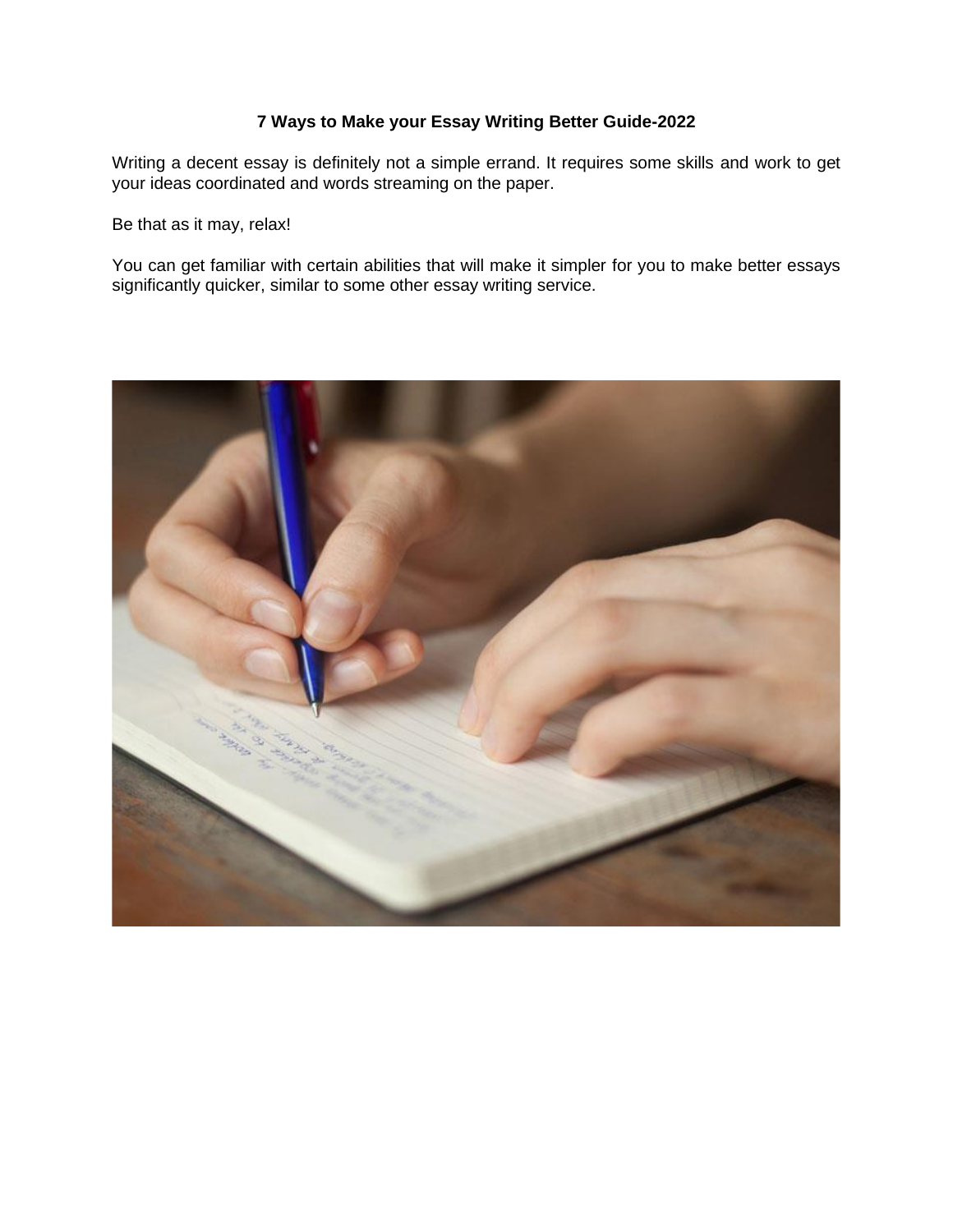### **Knowing the Basic Rules of Grammar**

You should know the essential standards of grammar prior to writing an essay. An essay has this essential necessity of being liberated from any linguistic mistakes.

The essential grammar incorporates sentence structure, accentuation, spellings, and so on. In the event that you have such essential linguistic blunders in your essay, it will have an extremely terrible impact on the reader.

In case you are bad with grammar or are uninformed of its essential standards, there isn't anything to stress over. You can generally take classes or take in them from some place. In any case, they are fundamental for essay writing.

# **Utilization of the Optimum Vocabulary**

A decent essay must be composed if the fitting vocabulary is utilized to compose it. Without its particular vocabulary, even a paper composed by the awesome ["your essay](https://youressaywriter.net/essay-writing-service)  [writer"](https://youressaywriter.net/essay-writing-service) service won't legitimize the requirements.

Diverse essay topics have a place with various fields of study. Each field of study has its vocabulary. For example, the writing students will in general utilize more elaborative and extravagant words, while that of the sciences will utilize specific logical wordings.

### **Understanding the Requirements of the Question or the Essay**

You will compose an essay due to two reasons. One, you have been given a task, and two, you need to compose it yourself. In the event that you have been given a task, you ought to comprehend the requirements of your teacher.

To compose an essay that gets you great scores, ensure that you satisfy every one of the requirements. On the off chance that you have picked a point yourself, you ought to comprehend it completely. You should think about pretty much every one of the components of the subject.

# **Figure Out How to Critically Analyze Topics**

Basic analysis is an expertise that will doubtlessly assist you with writing a high-scoring essay. To critically analyze a theme means to survey it through various measurements and perspectives. Comprehend its causes and results. [Youressaywriter](https://youressaywriter.net/essay-writing-service) ought to have the option to assemble an assessment of yourself on the point in the wake of breaking it down.

In the event that you compose an essay by critically examining its point, you will without a doubt compose an amazing essay. It will make your essay interesting and multidimensional.